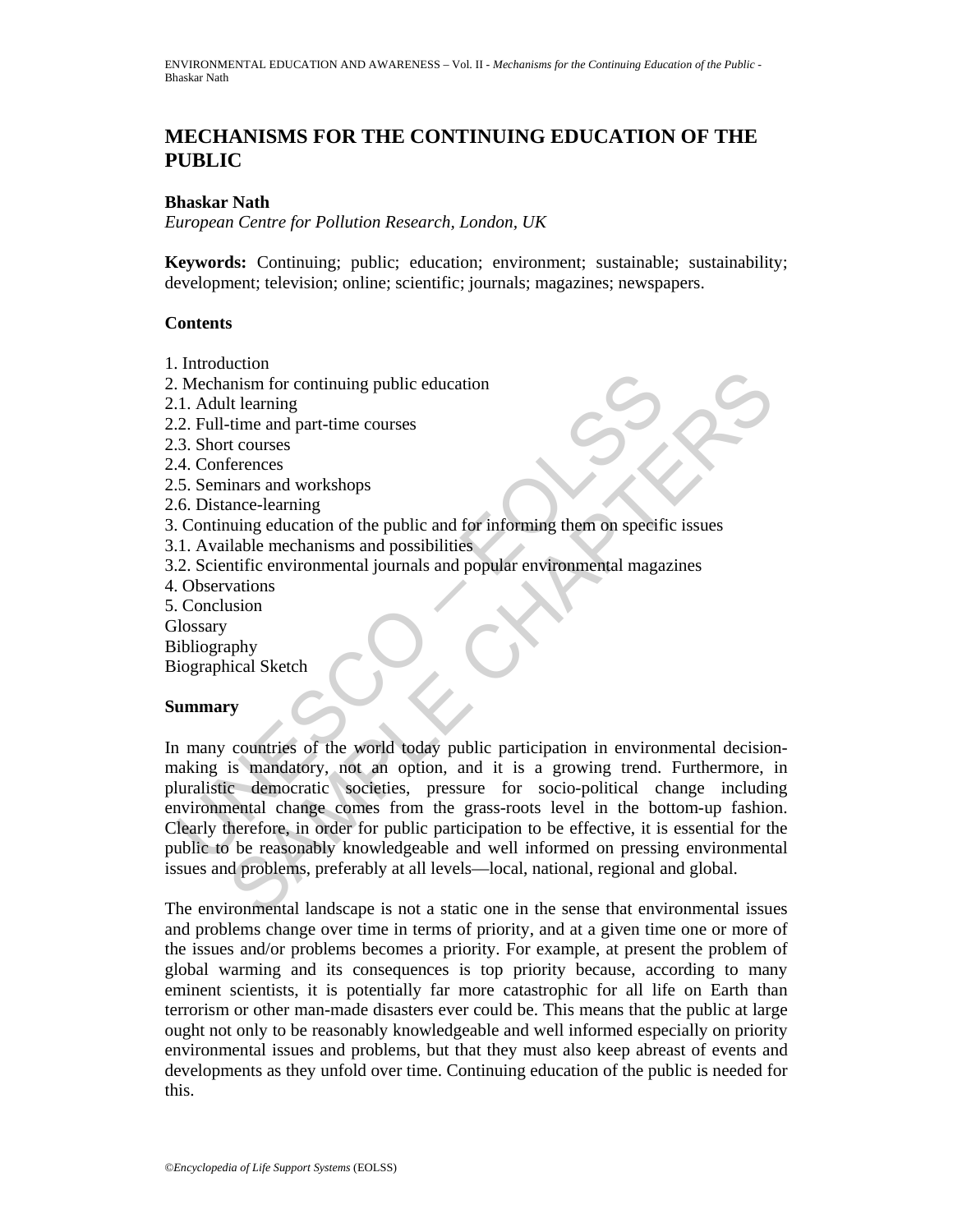Different formal and informal mechanisms available today for continuing public education are discussed in this contribution including internet-based mechanisms which, with their theoretically infinite multiplier effect for knowledge and information dissemination, have been revolutionizing the teaching-learning process. In the particular context of continuing environmental education of the public, in section 1 reference is made to the meaning of "learning" from the perspective of educational psychology, and to the fallacy, called "Enlightenment Fallacy", which presumes that learning would automatically modify people's behaviour and/or attitude. Different formal and informal mechanisms of continuing environmental education are then described in section 2, followed in section 3 by a description of the mechanisms currently available for informing the public on specific environmental issues and problems. In section 4 reference is made to an obvious shortcoming of current environmental curricula and further reference is made to the "Enlightenment Fallacy".

# **1. Introduction**

The proving electron in subjects dealing with specific ences<br>
in the province is many countries for members of the publication<br>
is common practice in many countries for members of their chome.<br>
They do so because of their It is common practice in many countries for members of the public to enrol in a continuing education course to study one or more subjects of their choice in their spare time. They do so because of their genuine interest in acquiring, updating or upgrading their knowledge in those subjects, and not necessarily because they wish to receive a diploma or certificate or qualification as official recognition of knowledge gained. Depending on personal preferences, the subject(s) chosen by an individual has generally been hobby-based such as foreign languages, Greek and Roman architecture or astronomy, or practical subjects such as motor car servicing, furniture-making, household plumbing, etc. However, a large majority pursue vocational courses with a view to increasing their earning potential.

ference is made to the "Enlightenment Fallacy".<br> **Luction**<br>
Inmon practice in many countries for members of the public to enrol in<br>
ge education course to study one or more subjects of their choice in their spa<br>
ge do so b Due largely to increasingly frequent media reports on environmental issues and problems, a growing proportion of the public at large is becoming interested in and opting for continuing education in subjects dealing with specific issues such as those of sustainable development, global warming, and poverty alleviation. In response to this growing demand, providers of continuing education are laying on courses dealing with such subjects, albeit rather slowly. Currently this is the evolving situation in the United Kingdom, and presumably it is the same in many other countries, too. This growing trend is much to be welcomed because in pluralistic democratic societies it is public pressure from the grass-roots level that persuades and sometimes forces governments to develop and implement policies for economic, political or environmental change. It follows therefore that the public must be well-informed in order for positive environmental or other changes to take place. In the particular context of the environment and sustainable development, empowerment of people with knowledge and information assumes particular poignancy because their participation in decisionmaking becomes effective only when they are well informed and knowledgeable (typically, Chapter 23 of Agenda 21, which is a four-paragraph preamble to Section III of Agenda 21, stresses the importance of broad public participation in decision-making).

Although it is generally assumed, as in Agenda 21 for example, that acquisition of knowledge of how human activities for economic development have been degrading Earth's natural environment and life-support systems would automatically bring about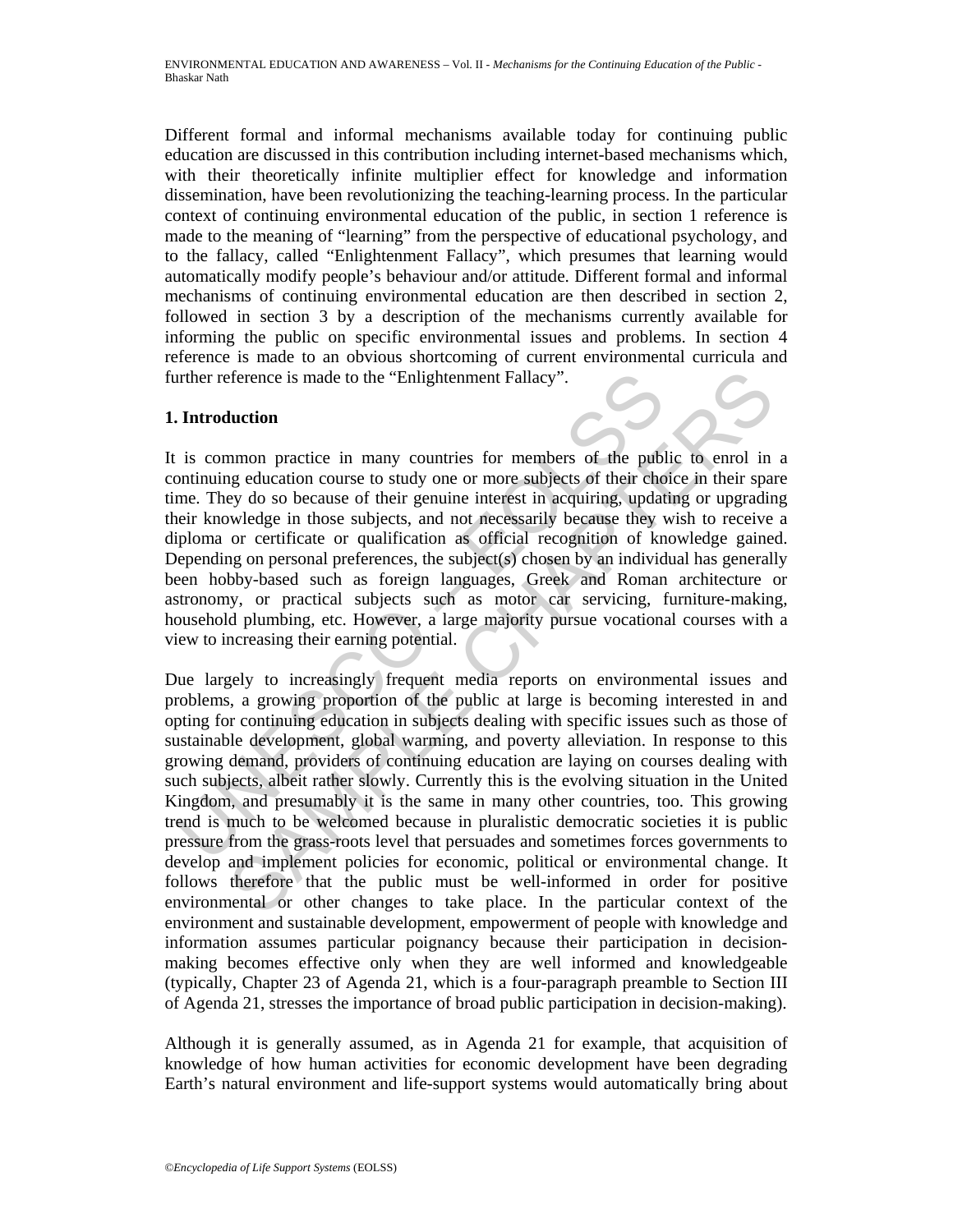ddressed is this: does acquisition of environmental knowledge by the araming in the sense that it changes (or could change) their behavioure and the environment fairly permanently, from one of gross eresent to that of genu d is this: does acquisition of environmental knowledge by the public amount the sense that it changes (or could change) their behaviour and attitude the veriromment fairly permanently, from one of gross exploitation as o positive changes to learners' behaviour and attitude to nature and the environment, apparently it is seldom so. For there is what is called the "Enlightenment Fallacy" (Berry, 2004) which refers to the gap between knowledge gained on one hand, and on the other the extent to which it positively modifies learners' behaviour. Mere acquisition of knowledge does not automatically translate into a change in learners' attitude or behaviour. This Fallacy has its counterpart in Educational Psychology, too, where "learning" (through cognitive or behavioural approach) is defined as a *hypothetical construct* in the sense that it can only be inferred from learners' observable behaviour and cannot be observed directly (see section 3.3 of *Importance of Teaching Environmental Education at an Early Age*). In other words, learning is a process that modifies (or should modify) the behaviour of the learner fairly permanently (Coon, 1983; Gross, 2001). Otherwise it cannot be said to be learning. So, the question to be addressed is this: does acquisition of environmental knowledge by the public amount to learning in the sense that it changes (or could change) their behaviour and attitude to nature and the environment fairly permanently, from one of gross exploitation as at present to that of genuine respect and prudent husbandry? Regrettably, the answer has to be largely negative as the following would typically illustrate. Based on the empirically observed fact that while the profligate and hedonistic life-styles of the affluent are generally acknowledged to be responsible for increasingly unsustainable patterns of production and consumption, they (the affluent) have been doing little or nothing to adopt less consumptive and less polluting life-styles commensurate with Earth's ecological capacity to provide, as they are urged to do in *Our Common Future* (WCED, 1987, page 9). On the contrary, the trend is for the affluent to indulge in ever more fanciful and open-ended consumption for instant sense-gratification with apparently supreme disregard for the environmental consequences of such behaviour (also see section 4). We reluctantly conclude, therefore, that what today goes by the name of "education" or "learning" is little more than acquisition of knowledge and information for purposes other than for learning in the true sense of the word as defined in educational psychology. The ethos of adult learning also confirms this. Vocational education—and adult learning is largely if not exclusively vocational in nature (see section 2.1)—is and has always been about earning a "meal ticket" so to speak, and seldom about changing people's attitude or behaviour if at all.

Continuing education of the public in a specific issue is also provided by a relevant authority if or when it deems necessary or appropriate to do so. For example, in order to increase recycling of household waste, currently some of the municipal authorities in the Greater London area have undertaken continuing programmes to inform and educate the public on why and how they ought to separate household waste at source to facilitate recycling. Interested or not, householders are obliged to learn about the modalities of household waste separation at pain of financial penalty.

#### **2. Mechanism for continuing public education**

Depending on the depth and scope of what is to be learned, and subject to local availability and access, an interested member of the public may choose one or more of the following methods of continuing education to acquire new knowledge or to upgrade and/or update his/her current knowledge in a subject-area of his/her choice. In all cases fullest utilization of the immense and growing wealth of information on the internet is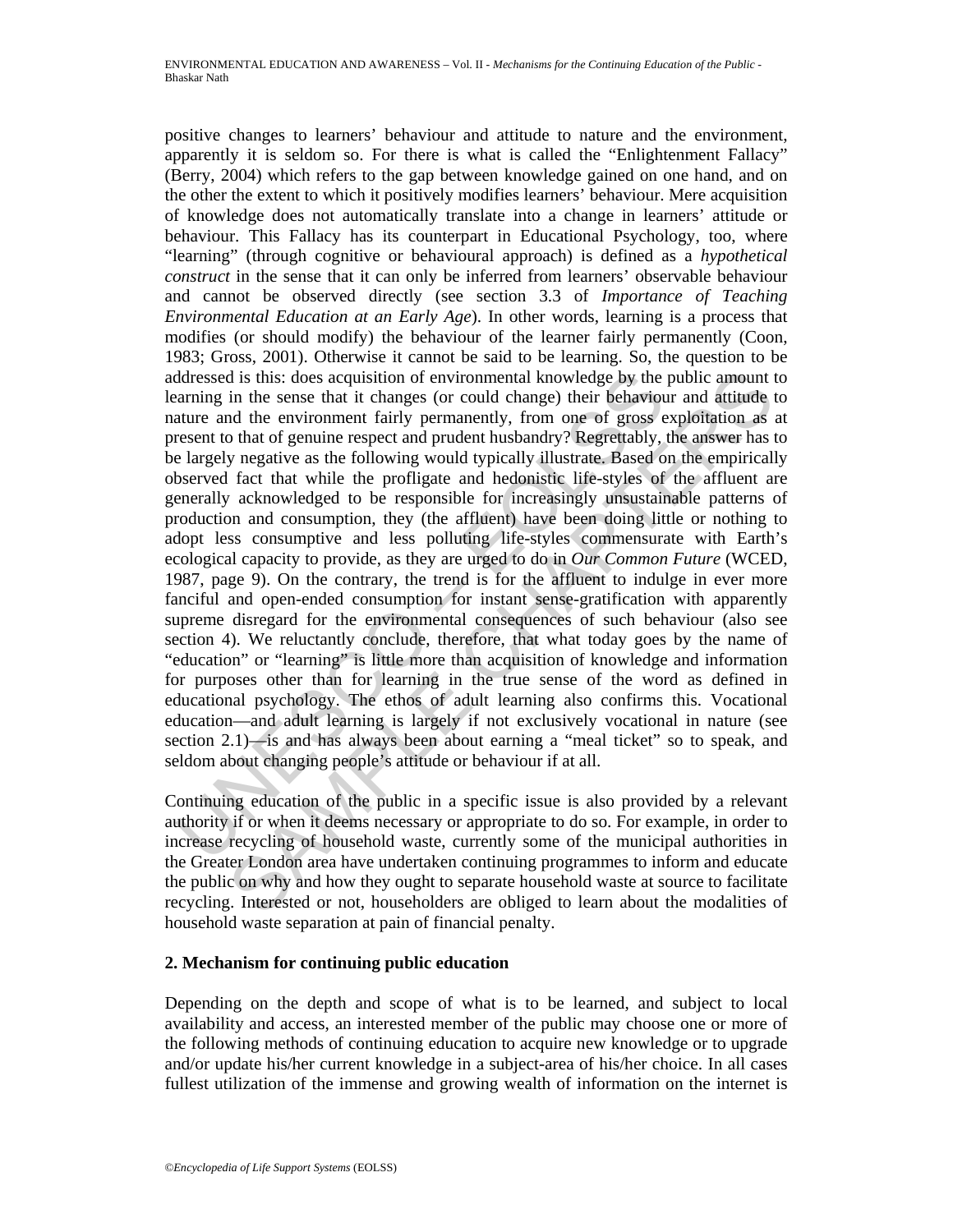highly recommended.

A formal mechanism is a supervised and structured study programme that leads to the award of a certificate recognising the new or upgraded knowledge and/or skills gained by the candidate, while an informal mechanism is a self-taught programme of study, which can be structured or unstructured, undertaken by the learner to satisfy his/her curiosity or interest at his/her own volition.

# **2.1. Adult learning**

ulture to culture and may be based on an individual's age (e.g. 18 or<br>id to become legally an adult), biological or psychological state<br>attantity, the following has much to recommend itself as a generic dat-<br>attantiny; "Ac become legally an adult), biological or psychological state, or behaviour.<br>the following has much to recommend itself as a generic definition of adult (biological state, or behaviour equalt), biological or psychological s Formal "Adult Learning", also called "Adult Education", has been the traditional method of learning by adults world-wide. As the definition of "adult" varies from culture to culture and may be based on an individual's age (e.g. 18 or 21 when one is said to become legally an adult), biological or psychological state, or behavioural maturity, the following has much to recommend itself as a generic definition of adult learning: "Activities intentionally designed for the purpose of bringing about learning among those whose age, social roles, or self-perception define them as adults" (Merriam and Brockett, 1996). Philosophically, adult learning is underpinned by the conceptual construct that education is life, and that therefore life itself is education too. It is a truism to say that we learn unceasingly throughout our entire life by constantly trying to make sense of our perceptions of the world around us. And so it is that adult learning, like all learning, is a continuing process, not an event. Furthermore, what one learns in adult education is built around the needs and interests of the learner, unlike conventional curricula-based education in which the student is required to adjust to a prescribed course of study that may be of less than genuine interest to him or her (Lindeman, 1989). Interestingly, the word *pedagogy,* which is one of the two elements of a curriculum (the other element being content), literally means *teacher-centred* science of teaching children. On the other hand, while the original meaning of the word *andragogy* had been "the art and science of helping adults to learn", it has now taken on a broader meaning and refers to *learner-centred* education for people of all ages (www.agelesslearner.com). Indeed, unlike *pedagogy*, learner-centred education for people of all ages is the guiding principle of modern *andragogy*.

Historically, the impetus for providing the means for adult education came from societal need to lift the masses out of poverty. For example, in modern times it was in the early 1960s that poverty alleviation through adult literacy became a political issue in the USA. To that end, during the Lyndon B. Johnson administration federal legislation was passed (notably the Economic Opportunity Act, 1964, under which the first Basic Education Programme was created), and targeted programmes launched aiming to end poverty in the USA by making education widely accessible. Adult education was an important element of that effort (Knowles, 1977). The legacy of this implicit conceptual connection between poverty alleviation and adult literacy still endures in the sense that nearly all adult education courses on offer today are vocational in nature, or potentially so. Even a cursory examination of the courses offered by a typical adult learning centre would confirm this.

Adult learning courses cover a bewildering range of issues and subjects for which there is manifest or potential demand or social need. Most of the courses lead to vocational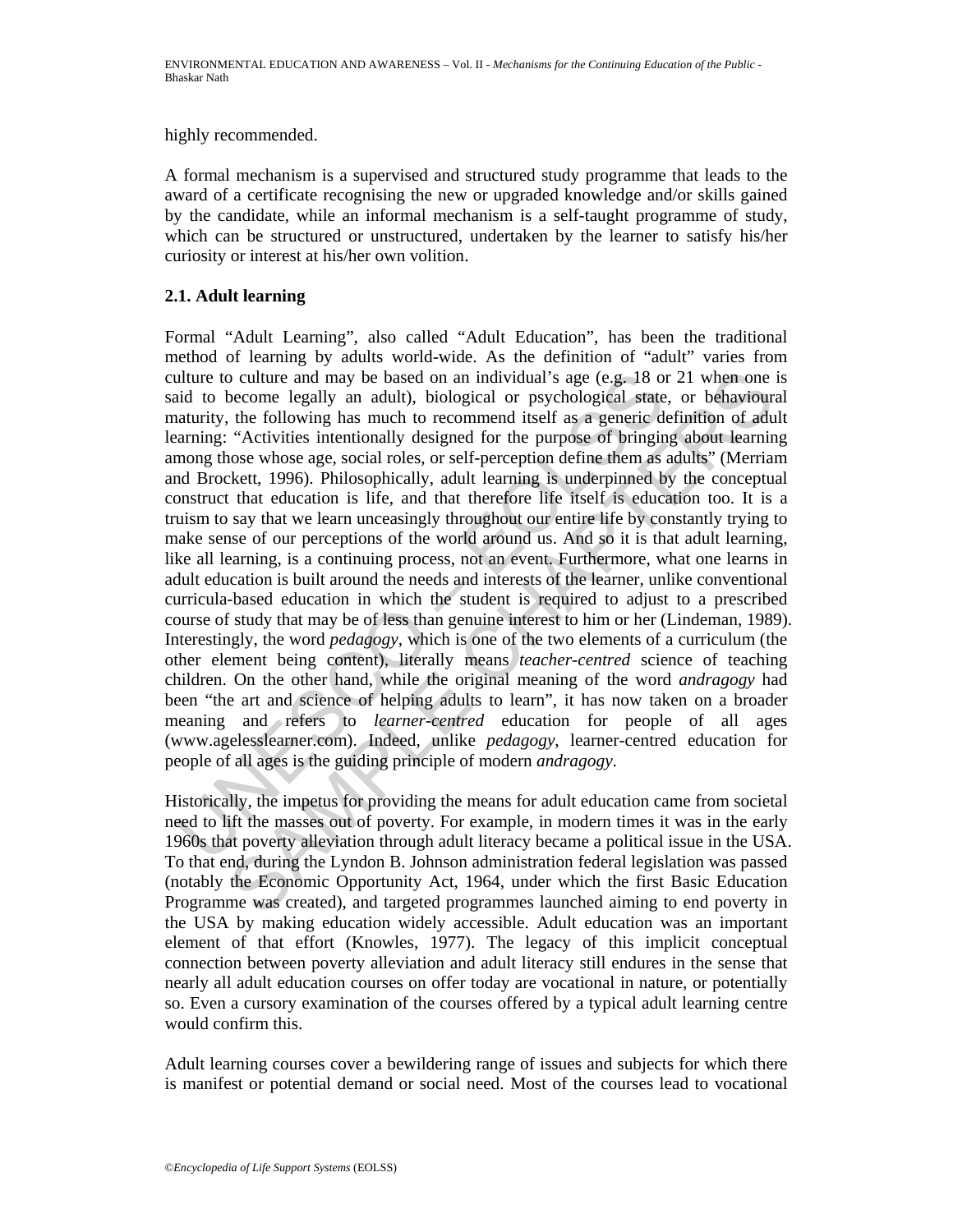qualifications whose quality is monitored by an external statutory agency charged with the responsibility of maintaining high quality standards. In the United Kingdom, for example, the Adult Learning Inspectorate (ALI) performs this task. Working within what is called the Common Inspection Framework, it gives an "independent public account of the quality of education and training, the standards achieved, and the effectiveness and efficiency with which resources are managed" (www.ali.gov.uk/htm/inspection\_purpose.htm). Teaching-learning facilities are usually provided at purpose-built Adult Learning Centres. Sometimes the facilities are also attached to or housed in established colleges or institutions of higher education, mainly because synergy and/or economies of scale can accrue from this arrangement. However, due to the rapid growth of distance education in recent years (see section 2.6), teachinglearning is increasingly being transferred to the electronic medium. As a result, the conventional concept and importance of an Adult Learning Centre as a specific geographical space, where knowledge and skills are to be acquired, is being eroded. Adult learning is usually funded from the public purse. In the United Kingdom, for example, it is funded by the local authorities, while in the USA funding for all kinds of adult learning programmes comes mainly, but not exclusively, from the federal budget.

# **2.2. Full-time and part-time courses**

moventional concept and importance of an Adult Learning Cent<br>cographical space, where knowledge and skills are to be acquired,<br>dult learning is usually funded from the public pures. In the Unit<br>axample, it is funded by the onal concept and importance of an Adult Learning Centre as a specific<br>inclusing acc, where knowledge and skills are to be acquired, is being eredder<br>arming is usually funded from the public purse. In the United Kingdom, fo These formal courses, which last 12 months or longer, are usually offered by universities and institutions of higher education in a wide range of disciplines. They are meant for those who wish to acquire in-depth knowledge in the thematic area of a course. Depending on the level of the course studied, a degree or a diploma is normally awarded to those who complete the requirements of the course and satisfy the examiners. Normally an individual is motivated to undertake such a course of study by one or more of the following: prospects of promotion in the case of in-service professionals; prospects of a better job; and genuine desire to acquire new knowledge or to upgrade and/or update current knowledge in the subject. Often the part-time courses are tailormade for in-service professionals who usually undertake them in their own time and at their own expense unless they are sponsored (usually by their employers).

# **2.3. Short courses**

These are mostly formal or informal intensive courses, conventionally given in the faceto-face format over a period usually not exceeding five days. However, due to rapid developments in electronic communications world-wide, in future they are increasingly likely to be delivered via electronic systems (e.g. the internet, online and videoconferencing). Normally short courses do not end with a test or examination, and so they do not lead to the award of a certificate or qualification as official recognition of knowledge gained by the participants (also see section 3.2.1 of *Continuing Education*  for Decision-Makers including Politicians, Senior Government Officials and Chief *Executives in Industry*). The purpose is for the participants to acquire new knowledge, or upgrade and/or update their current knowledge and/or skills in a specific subject. Usually given by a team of experts, a short course is at its most effective when it is dedicated to a well-defined thematic area that has local professional demand, and its delivery organised in a structured format including one or more of the following as deemed necessary or appropriate: computer work; hands-on work in the field and/or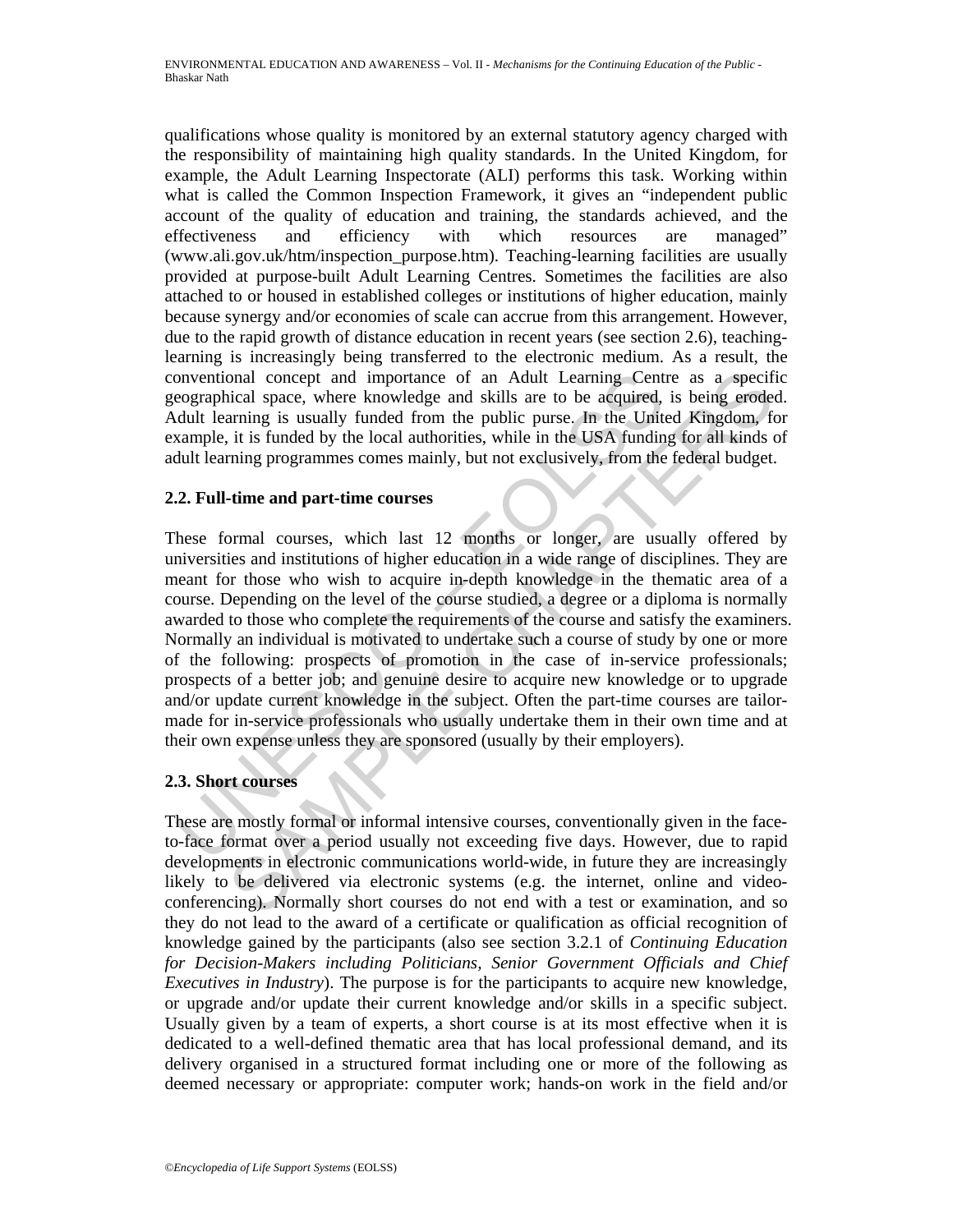laboratory; case studies; group discussion; brain-storming; and site visits. These courses are most popular among those in-service professionals whose participation, in the judgement of their employers, is likely to accrue benefits to their organisations. Because of growing demand, currently there is a thriving market in such courses organised by a wide variety of providers. Usually in-service professionals are sponsored by their employers to attend such courses, while other interested individuals attend them in their own time and at their own expense.

# **2.4. Conferences**

mportance and nationalities of the participants, a conference may<br>gigional or national in scope. However, in all cases it is common pract<br>enferred with a least one "plenary" essions, together with a number<br>interlific) sess cc and nationalities of the participants, a conference may be international<br>or or national in scope. However, in all cases it is common practice to structure<br>cc with at least one "plenary" session, together with a number o Conferences are probably the best informal mechanism for disseminating the state-ofthe-art and/or for reviewing advances in a specific issue or subject. Depending on its importance and nationalities of the participants, a conference may be international, regional or national in scope. However, in all cases it is common practice to structure a conference with at least one "plenary" session, together with a number of "ordinary" (or scientific) sessions. In the former, acknowledged authorities in the specific issue(s) or subject area(s) of the conference are invited to make key-note addresses on the state-ofthe-art, and/or to review up-to-date developments. The key-note addresses are meant to set the "scene" of the conference or to provide its thematic background. In the ordinary sessions selected contributions on thematic issue(s) or subject area(s), which in practice often turn out to be papers on latest research and/or development, are presented by their author(s). In each of these sessions it is common practice to reserve time for questions from the audience to which those making presentations are invited to respond. While the usual duration of a conference is between 1-5 days depending on, among others, the total number of presentations to be made, large international conferences can and do last longer. The 2002 World Summit on Sustainable Development (WSSD) in Johannesburg is a typical example of the latter.

Sometimes a major conference is combined with an exhibition of latest hardware, software and/or books relating to the subject-matter of the conference. For example, in the case of a conference on waste water treatment, relevant industrial and business enterprises may be invited to exhibit their latest offerings in waste water treatment technology including hardware and software, and publishing houses to exhibit their latest publications in the area. It is also common practice these days to include a "Poster Session" in a conference in which recently completed or on-going research and development work in the thematic area is described and exhibited in posters. Both exhibitions and Poster Sessions add value to a conference. For a serious learner the benefits of attending a conference are these:

- Acquisition of knowledge of the state-of-the-art and up-to-date developments in research, from presentations made in the plenary and ordinary sessions. In most cases all (or sometimes a selection of) the presented papers are published in the proceedings of the conference in the printed and/or the CD format as a permanent record. Often edited discussions that take place on the conference floor are also included in the proceedings.
- Those who make presentations to a conference, or are invited to do so, gain academic kudos from the publication of their papers in the proceedings of the conference. However, as conference papers are generally not rigorously reviewed,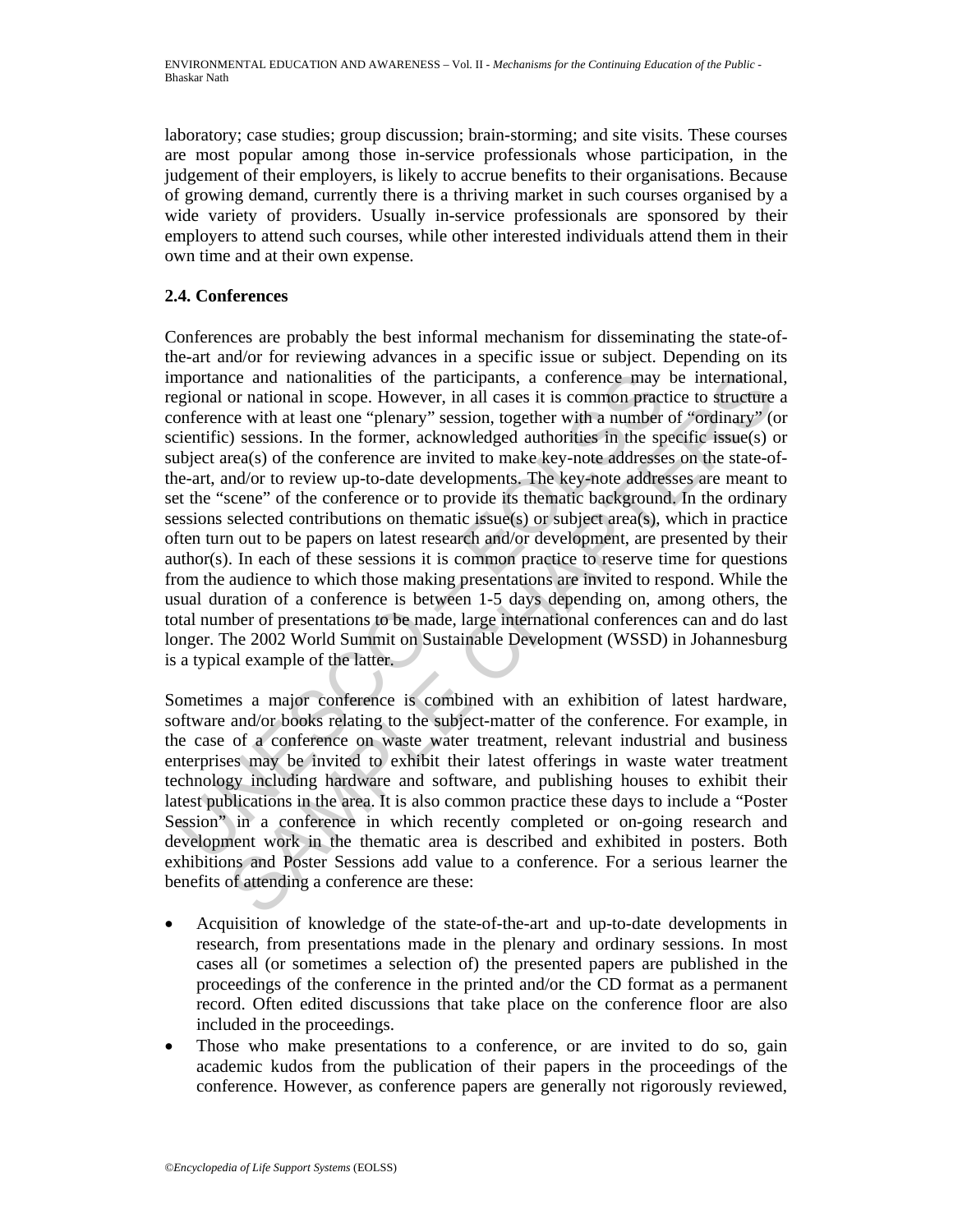generally they carry less academic weight than papers published in a scholarly journal that are (also see item (b) of section 3.2.1).

• An important benefit of a conference is that it provides a common forum for likeminded people, or people working or doing research in the same or similar fields, to meet both formally and informally during the conference. This facilitates direct exchange of ideas in ways that would not be possible otherwise. In particular, informal meetings often lead to making new friends or reinforcing of old friendships, whereby greater collaboration in study, research or development can occur among the participants with potential benefits for all concerned.

However, attending a conference costs money. Participants have to pay for their travel to and from the conference venue, accommodation and other living expenses there, as well as the registration fee which is sometimes waived or discounted for those making presentations. These costs can be high, and often they deter genuinely interested individuals from attending conferences, especially from poor developing countries, unless they are sponsored. However, exciting developments in video-conferencing technology in real time are now taking place, and hopefully the problem of costs will be alleviated in due course when this technology becomes widely available and affordable.

# **2.5. Seminars and workshops**

Figure 1 as the registration fee which is sometimes waived or discounted<br>resentations. These costs can be high, and often they deter gent<br>dividuals from attending conferences, especially from poor developments<br>alter gentle Defined as a small class at a university for discussion and research, or a short intensive course of study, in practice the distinction between a short course (2.3 above) and a seminar is often blurred because both tend to have similar formats and objectives. Consequently, like a well structured short course, a seminar often proves to be an effective mechanism for the discussion and/or study of a specific issue or subject with a view to unravelling its complexity. However, normally effective participation in a seminar is contingent upon the participants having reasonable background knowledge of the issue or subject-matter under discussion.

he registration fee which is sometimes waived or discounted for those makin<br>ions. These costs can be high, and often they deter genuinely interest<br>estimals from attending conferences, especially from poor developing countr Defined as a meeting for concerted discussion or activity, in practice a "Workshop" turns out to be a structured process that guides independent people to a common goal learning to dance in a "Dance workshop" for example. Thus hands-on work, training or practice is the defining feature of a workshop. It is helpful to think of a seminar in terms of "theory" and a workshop in terms of "practice". Clearly, a seminar combined with a workshop would therefore be the mechanism of choice when it is essential for participants to learn not only about the theory, but also the practical aspects or application relating to a given issue, or solving a given problem.

- -
- -

TO ACCESS ALL THE **21 PAGES** OF THIS CHAPTER, Visit[: http://www.eolss.net/Eolss-sampleAllChapter.aspx](https://www.eolss.net/ebooklib/sc_cart.aspx?File=E4-16-06-03)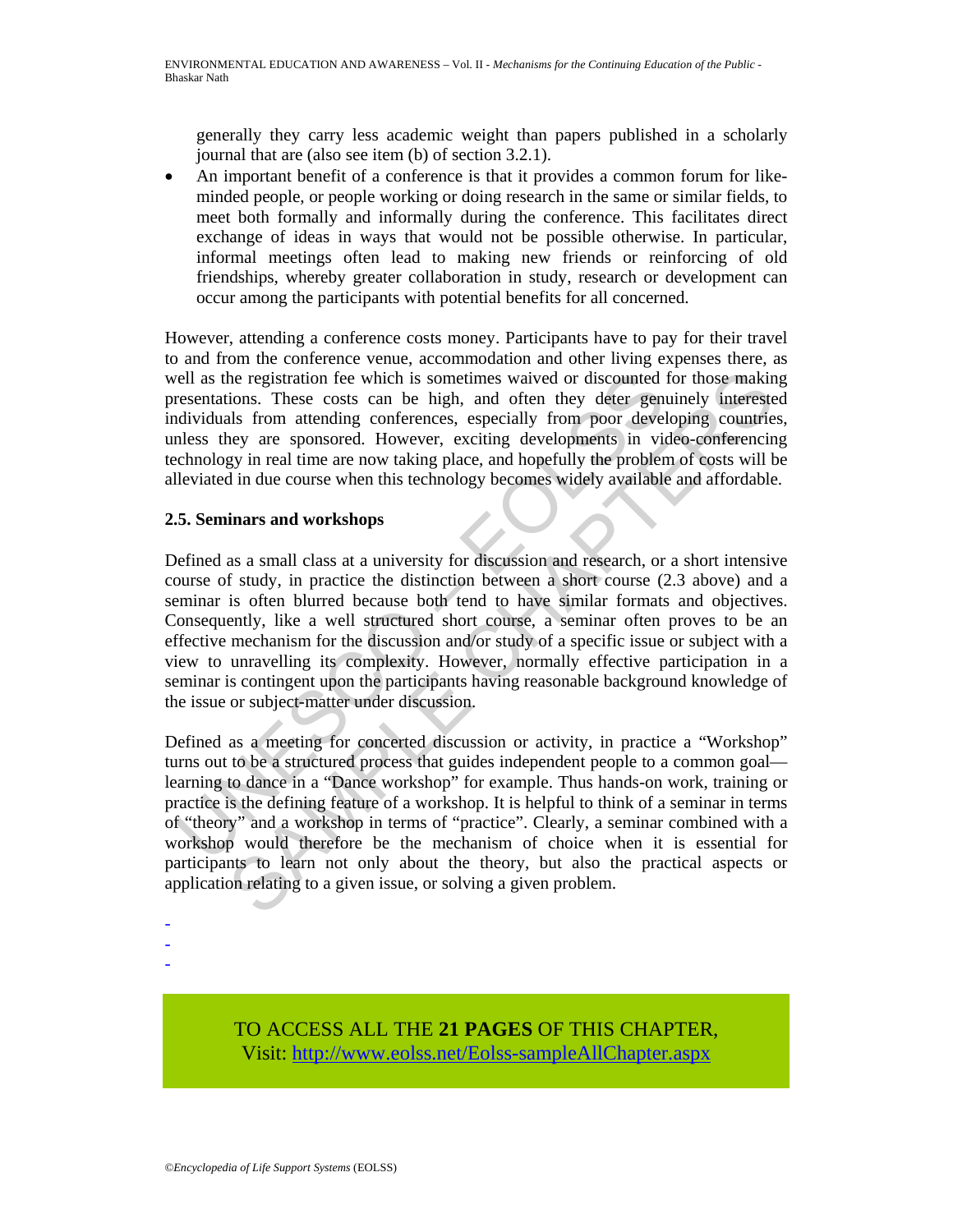#### **Bibliography**

BERRY R.J. (2004). Discussion of the paper "Education for sustainable development: the Johannesburg summit and beyond" by B. Nath, *Environment, Development and Sustainability*, Vol. 6, pp. 494-502. [In this discussion the author makes candid comments on some of the key issues raised in the original paper by B. Nath. The discussion also contains author's response to those comments].

BRENDE B. (2004). "Science for sustainable development — addressing the need for stakeholder involvement", *Environment, Development and Sustainability*, Vol. 6, pp. 487-510. [This short communication published in the "Discussion" section of the journal summarises the important role science can play in delivering global sustainable development].

COON D. (1983). *Introduction to Psychology*, Third Edition, St. Paul Minnesota, St. Paul Publishing Co., [This is a comprehensive text that deals with most of the key aspects at the introductory level].

GROSS R. (2001). *Psychology: The Science of Mind and Behaviour*, Fourth Edition, London, Hodder & Stoughton. [This is a very good text offering a clear introduction to all the key subject areas. In addition, it addresses some of the major applied areas of psychological research].

oughton. [This is a very good text offering a clear introduction to all the key subjet<br>addresses some of the major applied areas of psychological research].<br>CCT (2005) Meeting the Climate Challenge, Report of the Internati . (This is a very good text offering a clear introduction to all the key subject areas. In addition some of the major applied areas of psychological research]. Some of the major applied areas of psychological research (Sp ICCT (2005) *Meeting the Climate Challenge*, Report of the International Climate Change Taskforce (ICCT), Institute for Public Policy Research, London. [The blunt message of this Report is that, if Earth's average temperature rises by 2 degrees Celsius or more above the pre-industrial level—and at present it is 0.8 degrees Celsius above that level—disastrous if not catastrophic environmental impacts would occur. The Report gives 10 key recommendations which, if implemented, could help to avert that apocalyptic vision of the future].

KNOWLES M.S. (1977). *The Adult Education Movement in the United States*, New York, Holt, Rinehart and Winston. [Describes the evolution of adult education in the USA and gives a good deal of useful background information including the nature and future of adult education in the USA].

KOTLER P., ARMSTRONG G., SAUNDERS J. and WONG V. (1996). *Principles of Marketing*, the European Edition, Prentice Hall, New York. [Written in a lucid style, this interesting book gives a thorough and comprehensive treatment of the various marketing topics. Many lively examples are included].

LINDEMAN E.C. (1989). *The Meaning of Adult Education*, Norman, University of Oklahoma. [This classic and, according to many, seminal work elucidates the basic principles of adult education].

McCARTHY M. (2005). "Global warming: scientists reveal timetable", *The Independent*, 3 February, London. [Based on the deliberations at the International Conference on Climate Change, held in Exeter (UK) in January 2005, this article gives a detailed timetable of the destruction global warming is likely to cause to Earth's ecosystems and to all life generally, if the world community persists with the businessas-usual scenario].

MERRIAM S.B. and BROCKETT R.G. (1996). *The Profession and Practice of Adult Education*, San Francisco, Jossey-Bass. [This excellent book gives a comprehensive introduction to continuing and adult education, including a philosophical overview and role of both adult and continuing education in wider social change].

MESTRUM F. (2003). "Poverty reduction and sustainable development", in B. Nath, L. Hens and D. Pimentel (eds.), *Environment, Development & Sustainability*, Vol. 5, pp 41-61, Dordrecht, Kluwer. [This paper explores the "naturalisation" of development thinking in its economic and social dimensions and shows how this affects policy options for social protection in the context of sustainable development].

NATH B. (2003). "Education for sustainable development: the Johannesburg summit and beyond", in B. Nath, L. Hens and D. Pimentel (eds.), *Environment, Development & Sustainability*, Vol. 5, pp 231-254, Dordrecht, Kluwer. [Contains a survey of environmental education including recommendations of the Johannesburg Plan of Implementation (JoPI) and advocates inclusion of moral and ethical philosophy *visà-vis* the natural environment in formal educational curricula as an essential pre-requisite for achieving global sustainable development].

NATH B. and KAZASHKA-HRISTOZOVA K. (2005). "*Quo vadis* global environmental sustainability? A proposal for the environmental education of engineering students", *Int. J. Env. Poll.,* Vol. 23. No.1, pp. 1-15 [In this paper the authors demonstrate the futility of exclusive reliance on science and technology to